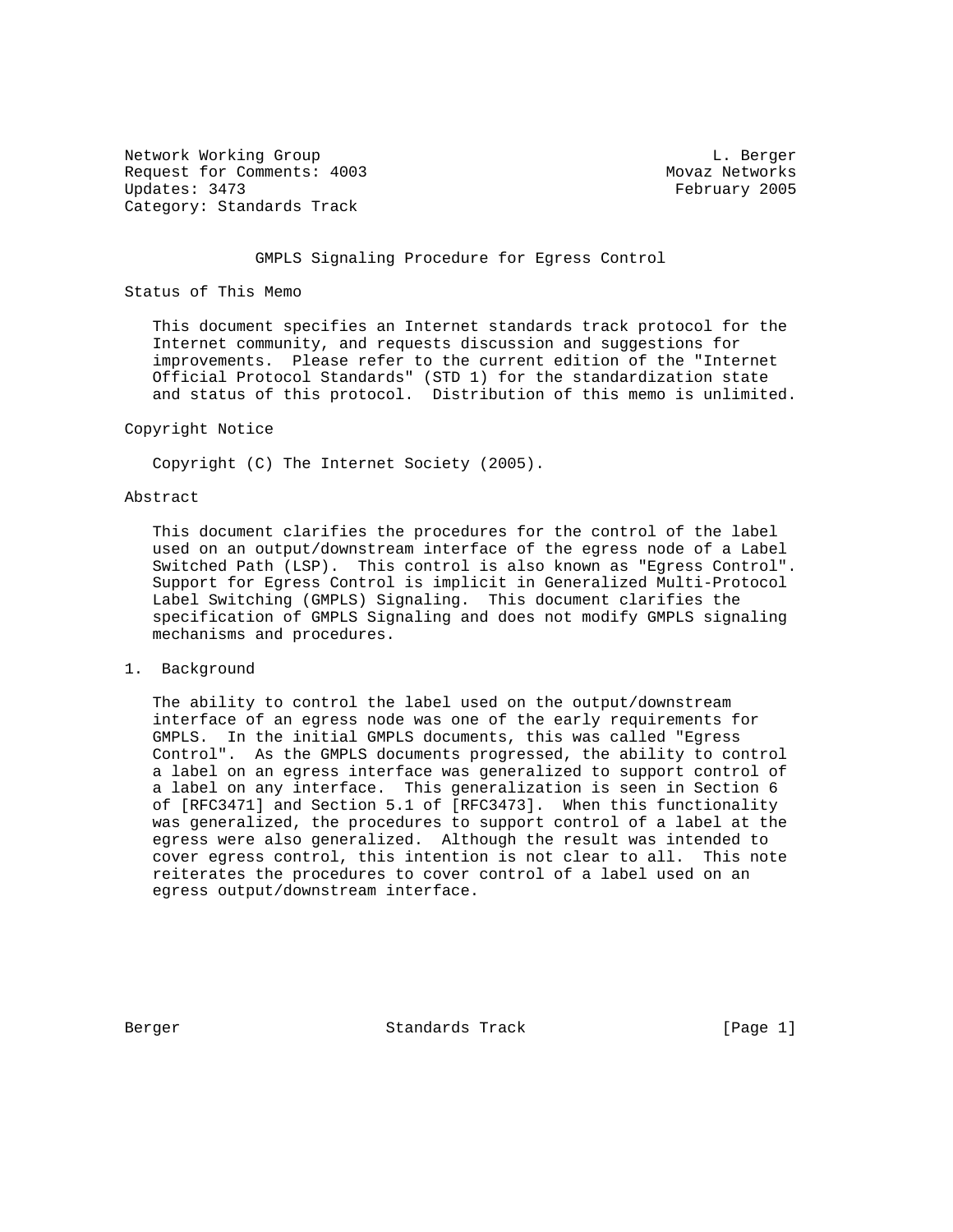For context, the following is the text from the GMPLS signalling document dated June 2000 about how ERO (Explicit Route Object) for egress control:

### 6. Egress Control

 The LSR at the head-end of an LSP can control the termination of the LSP by using the ERO. To terminate an LSP on a particular outgoing interface of the egress LSR, the head-end may specify the IP address of that interface as the last element in the ERO, provided that interface has an associated IP address.

 There are cases where the use of IP address doesn't provide enough information to uniquely identify the egress termination. One case is when the outgoing interface on the egress LSR is a component link of a link bundle. Another case is when it is desirable to "splice" two LSPs together, i.e., where the tail of the first LSP would be "spliced" into the head of the second LSP. This last case is more likely to be used in the non-PSC classes of links.

#### 6.2. Procedures

 The Egress Label subobject may appear only as the last subobject in the ERO/ER. Appearance of this subobject anywhere else in the ERO/ER is treated as a "Bad strict node" error.

 During an LSP setup, when a node processing the ERO/RR performs Next Hop selection finds that the second subobject is an Egress Label Subobject, the node uses the information carried in this subobject to determine the handling of the data received over that LSP. Specifically, if the Link ID field of the subobject is non zero, then this field identifies a specific (outgoing) link of the node that should be used for sending all the data received over the LSP. If the Label field of the subobject is not Implicit NULL label, this field specifies the label that should be used as an outgoing label on the data received over the LSP.

 Procedures by which an LSR at the head-end of an LSP obtains the information needed to construct the Egress Label subobject are outside the scope of this document.

# 2. Egress Control Procedures

 This section is intended to complement Sections 5.1.1 and 5.2.1 of [RFC3473]. The procedures described in those sections are not modified. This section clarifies procedures related to the label used on an egress output/downstream interface.

Berger Standards Track [Page 2]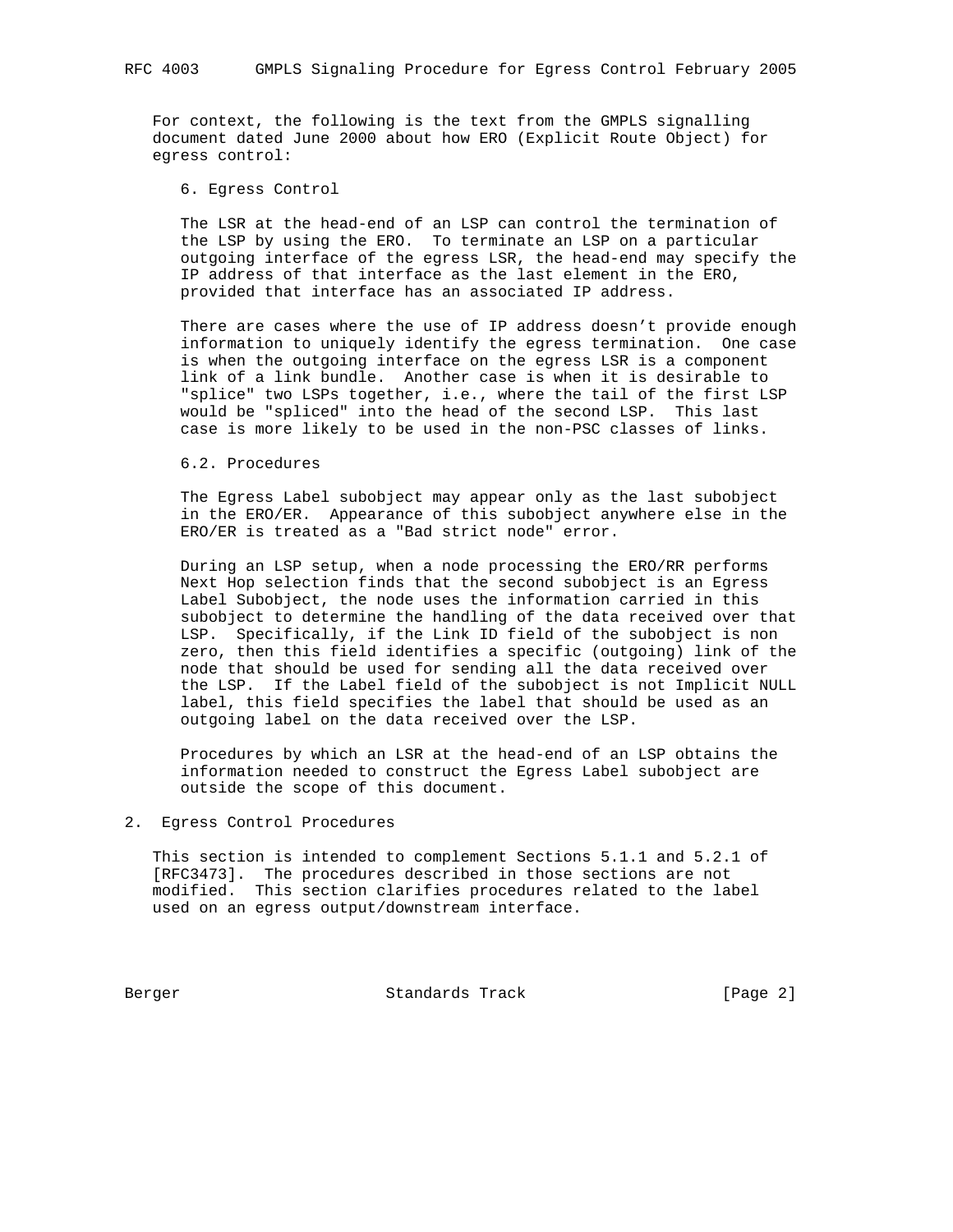The key words "MUST", "MUST NOT", "REQUIRED", "SHALL", "SHALL NOT", "SHOULD", "SHOULD NOT", "RECOMMENDED", "MAY", and "OPTIONAL" in this document are to be interpreted as described in [RFC2119].

## 2.1. ERO Procedures

 Egress Control occurs when the node processing an ERO is the egress and the ERO contains one or more subobjects related to the output/downstream interface. In this case, the outgoing/downstream interface is indicated in the ERO as the last listed local interface. Note that an interface may be numbered or unnumbered.

 To support Egress Control, an egress checks to see whether the received ERO contains an outgoing/downstream interface. If it does, the type of the subobject or subobjects following the interface is examined. If the associated LSP is unidirectional, one subobject is examined. Two subobjects are examined for bidirectional LSPs. If the U-bit of the subobject being examined is clear (0), then the value of the label MUST be used for transmitting traffic associated with the LSP on the indicated outgoing/downstream interface.

 If the U-bit of the subobject being examined is set (1), then the value of the label is used for upstream traffic associated with the bidirectional LSP. Specifically, the label value will be used for the traffic associated with the LSP that will be received on the indicated outgoing/downstream interface.

 Per [RFC3473], any errors encountered while processing the ERO, including if the listed label(s) are not acceptable or cannot be supported in forwarding, SHOULD result in the generation of a PathErr message with the error code "Routing Error" and error value of "Bad Explicit Route Object".

## 2.2. RRO Procedures

 If an ERO is used to specify outgoing interface information at the egress and label recording is indicated for the LSP, the egress should include the specified interface information and the specified label or labels in the corresponding RRO (Route Record Object).

3. Security Considerations

 This document clarifies procedures defined in [RFC3473] but does not define any new procedures. As such, no new security considerations are introduced.

Berger Standards Track [Page 3]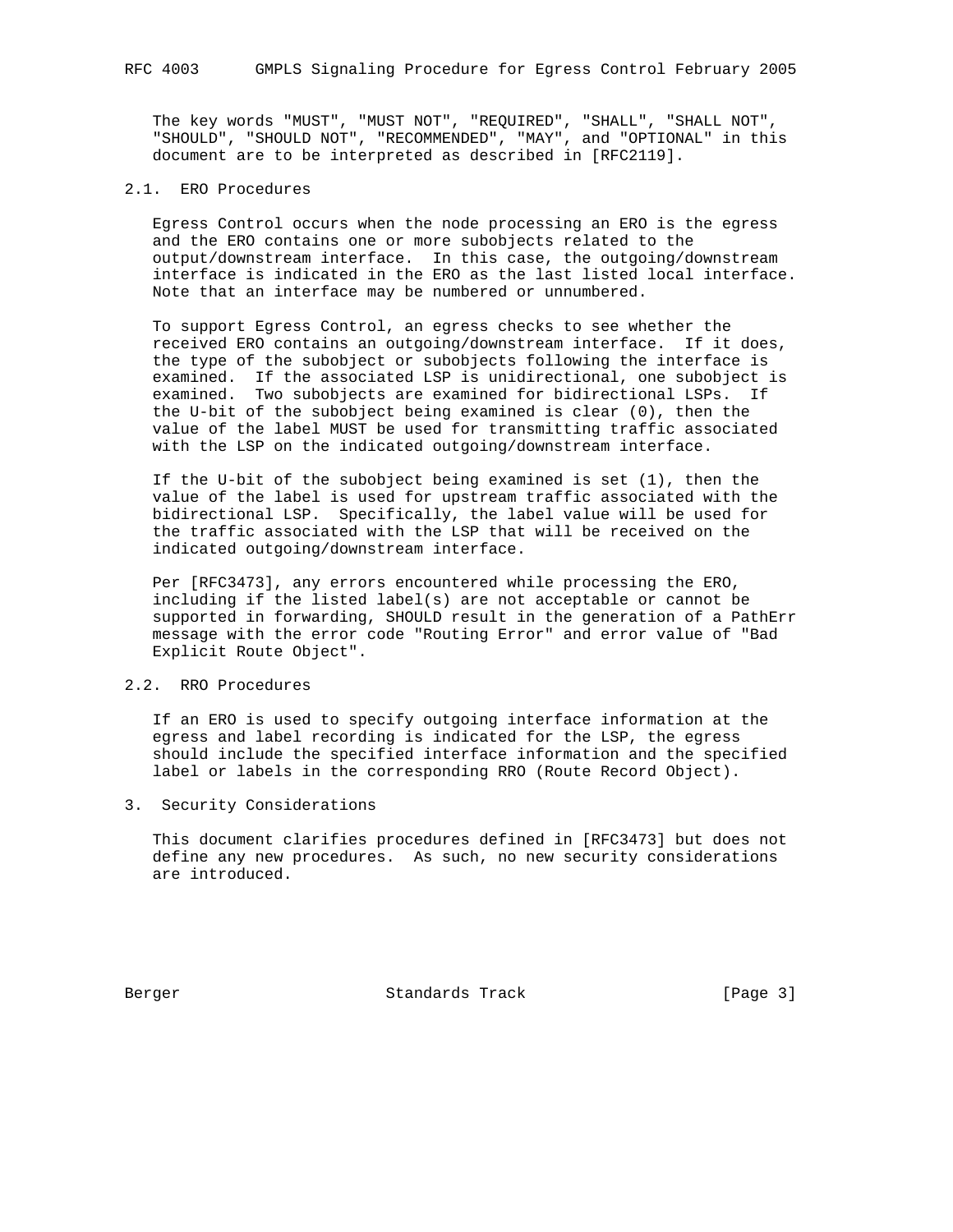4. Acknowledgments

 Valuable comments and input were received from Adrian Farrel, Alan Kullberg, and Dimitri Papadimitriou.

- 5. Normative References
	- [RFC2119] Bradner, S., "Key words for use in RFCs to Indicate Requirement Levels", BCP 14, RFC 2119, March 1997.
	- [RFC3471] Berger, L., "Generalized Multi-Protocol Label Switching (GMPLS) Signaling Functional Description", RFC 3471, January 2003.
	- [RFC3473] Berger, L., "Generalized Multi-Protocol Label Switching (GMPLS) Signaling Resource ReserVation Protocol-Traffic Engineering (RSVP-TE) Extensions", RFC 3473, January 2003.

Author's Address

 Lou Berger Movaz Networks, Inc. 7926 Jones Branch Drive Suite 615 McLean VA, 22102

 Phone: +1 703 847-1801 EMail: lberger@movaz.com

Berger Standards Track [Page 4]